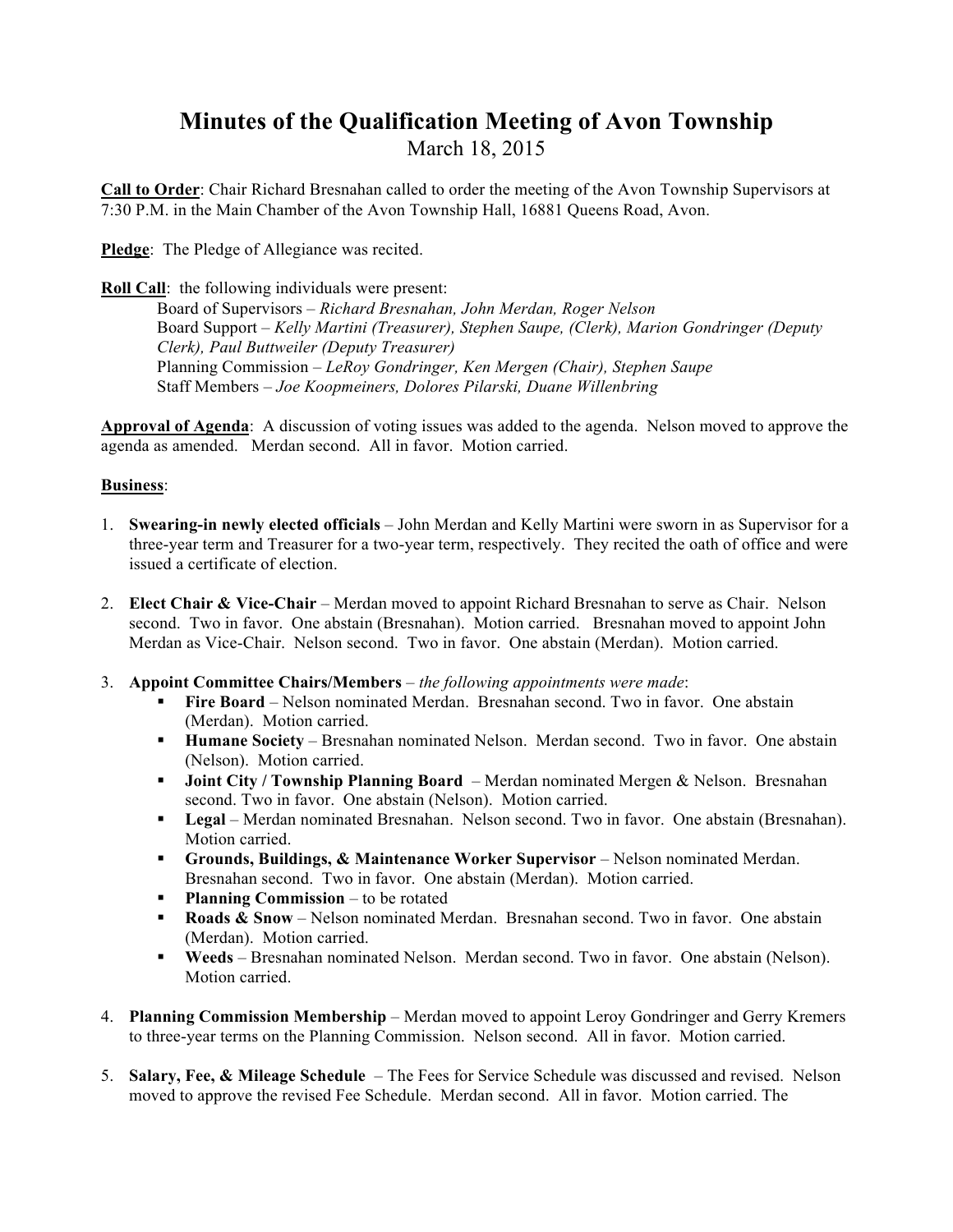Salary/Wage Schedule was discussed and revised. Merdan moved to approve the Salary/Wage Schedule. Nelson second. All in favor. Motion carried. Mileage reimbursement is based on federal guidelines.

- 6. **Snow Plow Operator Raise** Nelson moved to increase the hourly wage of driver Duane Willenbring to \$24. Merdan second. All in favor. Motion carried.
- 7. **Resolution 03-18-15 Establishing a Policy for the Compensation of Town Officers.** Merdan moved to approve Resolution 03-18-15, Establishing a Policy for the Compensation of Town Officers, which updates Resolution 03-19-14. Nelson second. All in favor. Motion carried.
- 8. **Resolution 03-18-15-1 Contract Authorization –** Merdan moved to approve Resolution 03-18-15-1, Authorizing a Contract with Roger Nelson, to assist with brush chipping as necessary. Bresnahan second. Two in favor. One abstain (Nelson). Motion carried.
- 9. **Conflicts of Interest** no conflicts of interest were known. No Town Board or Planning Commission member should serve as an advocate to promote an agenda for a resident.
- 10. **Town Meetings Schedule** no scheduling or other conflicts for the remainder of the year were known.
- 11. **Town Bank** Bresnahan moved to continue with Avon State Bank as the township bank. Nelson second. All in favor. Motion carried.
- 12. **Snow & Ice Policy** the Supervisors will examine the Snow & Ice Policy at a future meeting. In the meantime, Koopmeiners will examine and make recommendations.
- 13. **Activity Listing** A listing of actions required throughout the year was examined. No changes were noted.
- 14. **Housekeeping Report** Dolores Pilarski reported that everything is good. Two new door stops have been installed and the remainder will be replaced. A carpet cleaner was donated to the Town Hall.
- 15. **Maintenance Report** Joe Koopmeiners reported that everything is good. The yellow plow is underpowered and would be a candidate for replacement. There is some erosion from water running off the Shop Building. Also, water from the Hall roof runs across the sidewalk making slippery conditions.
- 16. **Newsletter**  LeRoy Gondringer will work on this.
- 17. **Voting**  Poll open hours will be placed on the road signs.Voting for the Town election went well though one resident was registered in the wrong precinct; the County fixed this mistake.
- 18. **Liquor License** Nelson moved to accept a resolution to approve an on-sale liquor license for the Immaculate Conception Church. Merdan second. All in favor. Motion carried.
- 19. **Helping Hands**  Merdan moved to approve the use of the Town Hall by Helping Hands for a "Living with Healthy Life with Chronic Conditions" class. Nelson second. All in favor. Motion carried.
- 20. **Employee Evaluations** the Supervisors temporarily suspended the meeting to meet in private with Koopmeiners and Pilarski for Performance Evaluations.

**Adjournment**: Merdan moved to adjourn the meeting at about 9:00 PM. Nelson second. All in favor. Motion carried.